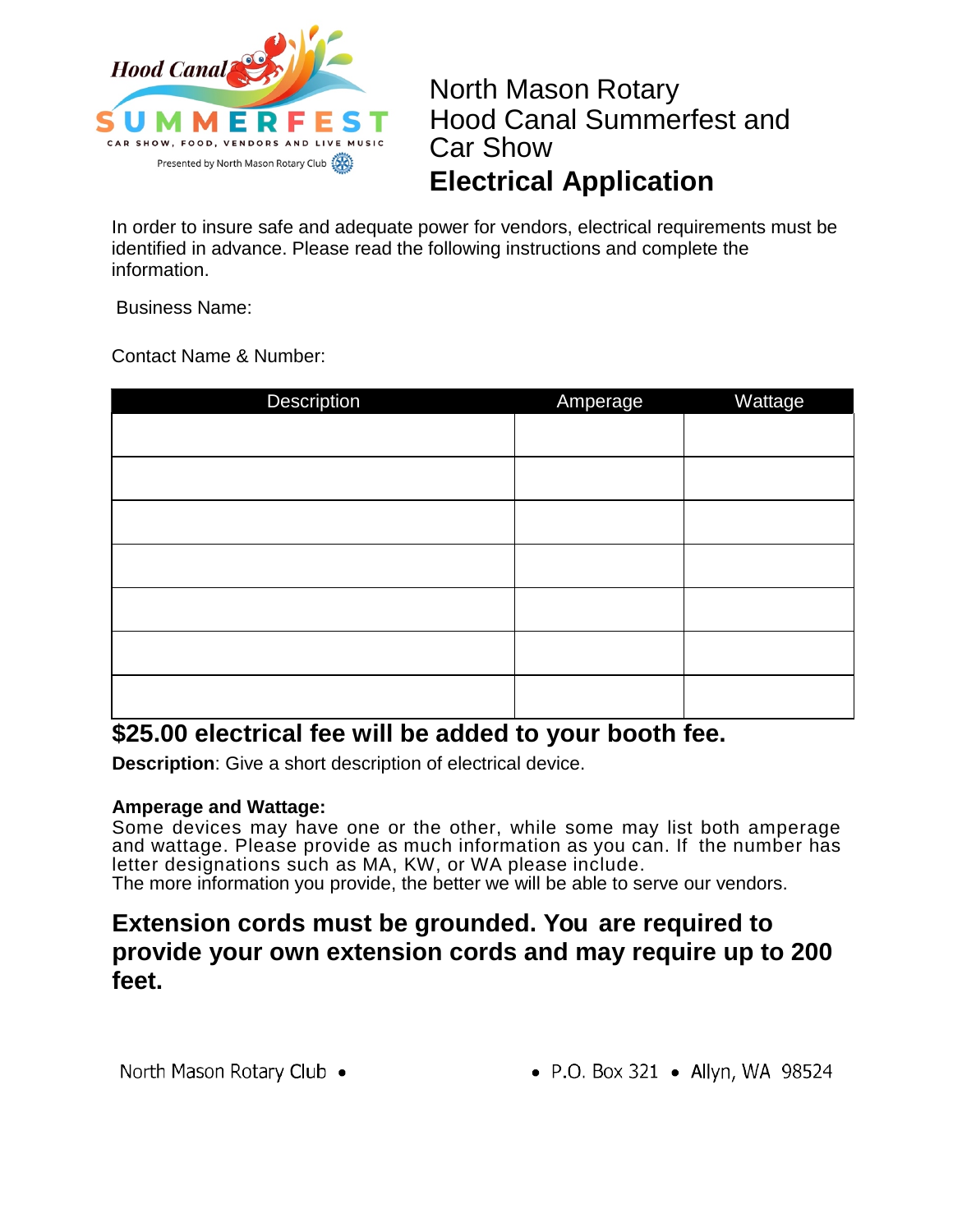

## North Mason Rotary Hood Canal Summerfest

## **EVENT GUIDELINES**

#### **Event Location and Date: Belfair State Park - August 13, 2022 Each vendor and exhibitor must submit an application by August 1, 2022. Applications received after August 1st, 2022 will be considered on a space-available basis.**

- **1.** Submittal of an application **does not guarantee** a space at the 'Hood Canal Summerfest'. The most diverse collection of vendors and exhibitors will be selected to enhance the theme and to assure that the 'Summerfest' remains a family oriented, non-political event.
- **2. Raffles and solicitations are not allowed at 'Hood Canal Summerfest'. Violators will be considered a vendor and assessed fees as outlined in number 13.**
- **3.** Vendors must be open to the public from **10:00 a.m. to 5:00 p.m**. Doors open to vendors at 7:30am and all booths and exhibits must be set up and ready for business by **9:00 a.m**. on 'Summer Fest' Saturday and dismantled by **6:00 p.m.**
- **4.** No vehicles may be driven onto the festival area during festival hours (**10:00 a.m. – 5:00 p.m**.). Groups selling out early must wait until **5:00 p.m**. to remove equipment.
- **5.** Power is available to vendors on a limited basis. Generators or propane are recommended for cooking requirements of food vendors. If you have power requirements you must return the enclosed **Electrical Application Request Form.**
- **6.** If accepted, participants must provide a certificate of insurance naming North Mason Rotary and Summer Fest as additional insured.
- **7.** Each vendor is required by the Mason County Fire Marshall to provide an operating and up-to-date fire extinguisher in their booth area.
- **8.** Booth spaces are 10x10. This includes all storage space, support devices, weights, etc. used to stabilize your booth. If more than one space is needed, please specify and include the appropriate fees.
- **9.** Vendors and exhibitors must provide their own equipment-including chairs, tables, signs for booth identification and prices, and power cords. Common water is available through a hose located near the restrooms.
- **10.** Vendors and exhibitors are responsible for removing all debris and cleaning their booth area after the festival. Dumpsters will be provided.
- **11. North Mason Rotary Club has exclusive rights to sell all beer, wine, and other alcoholic beverages.**  Vendors may sell non-alcoholic beverages with their main sales items.
- **12. North Mason Rotary Club has exclusive rights to sell all souvenir items at the 'Hood Canal Summerfest'.**
- **13.** All vendors, except sponsors who are covered under a separate fee schedule, are required to pay the North Mason Rotary Club \$100 per booth fee. Vendor space fees must accompany their application. (Fees, including electrical and late processing, will be refunded if vendor or exhibit is rejected).
- **14. Vendors who must cancel are required to give 60 days' notice in order to receive a refund** which will be mailed to the address on their vendor form.
- **15.** Vendors must park in the vendor parking area located across HWY 300 from Belfair State Park.
- **16. Each vendor is responsible for obtaining his or her own food handling and sanitary inspection permits** from the Mason County Department of Health Services. Contact them for requirements (360- 427-9670). **If your booth is shut down by the Mason County Health Dept. the booth fee is not refundable.**